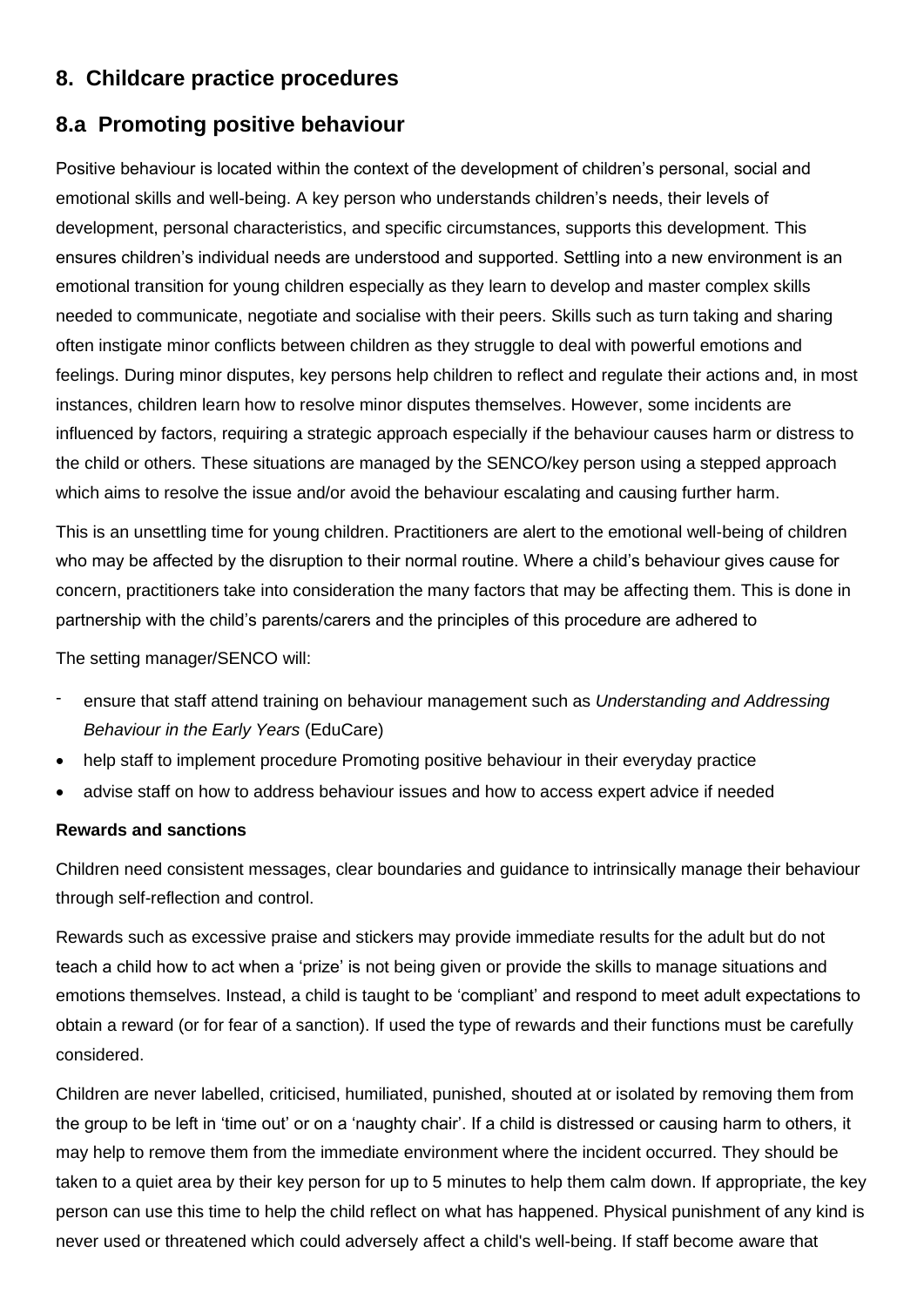another person has given corporal punishment to a child, they follow the Safeguarding children, young people and vulnerable adults procedures. Physical intervention to safeguard a child/children must be carried out as per the guidance in this procedure.

# **Step 1**

- The setting manager, SENCo and other relevant staff members are knowledgeable with, and apply the procedure Promoting positive behaviour.
- Unwanted behaviours are addressed using an agreed and consistently applied approach to deescalate situations
- Behaviours that result in concern for the child and/or others must be discussed by the key person, SENCo/setting manager. During the meeting the key person must use their all-round knowledge of the child and family to share any known influencing factors such as a new baby in the family, child and/or parental illness, underlying additional needs to help place the child's behaviour into context.
- Appropriate adjustments to practice must be agreed within the setting. If relevant, a risk assessment should be carried out.
- If the adjustments are successful and the unwanted behaviour does not reoccur or cause concern then normal monitoring can resume.

# **Step 2**

- If the behaviour remains a concern, then the key person and SENCo must liaise with the parents to try to discover possible reasons for the behaviour and to agree next steps. If relevant and appropriate the views of the child must be sought and considered to help identify a cause.
- If a cause for the behaviour is not known or only occurs whilst in the setting, then the setting manager/SENCo must suggest using a focused intervention approach to identifying a trigger for the behaviour such as the ABC approach, i.e. Antecedents – what happened before; Behaviour – what was the behaviour observed; Consequences – what happened after the event.
- If a trigger is identified, then the SENCo and key person must meet with the parents to plan support for the child through a graduated approach via SEN support**.**
- Aggressive behaviour by children towards other children will result in a staff member intervening immediately to stop the behaviour and prevent escalation using the agreed initial intervention approach. If the behaviour has been significant or may have a detrimental effect on the child, the parents of the victim of the behaviour and the parents of the perpetrator must be informed. If the setting has applied a physical intervention, they must follow the guidance as set out below. The designated person completes Safeguarding incident reporting form and contact Ofsted if appropriate. A record of discussions is recorded and parents are asked to sign.
- Parents must also be asked to sign risk assessments where the risk assessment relates to managing the behaviour of a specific child.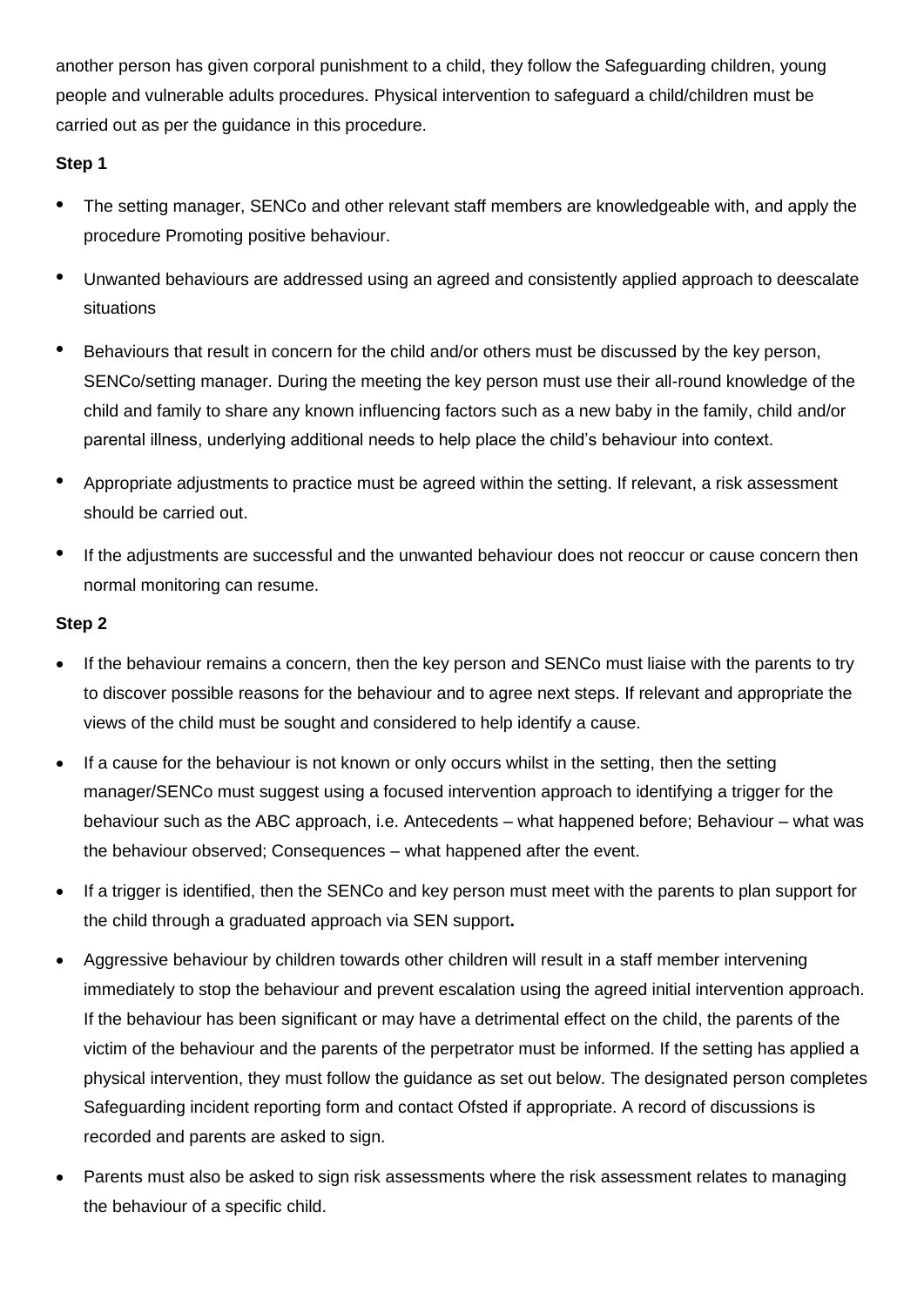- If relevant, actions for dealing with the behaviour at home are agreed with parents and incorporated into the action plan. Other staff are informed of the agreed interventions and help implement the actions. The plan must be monitored and reviewed regularly by the key person/SENCo until improvement is noticed.
- Incidents and intervention relating to unwanted/challenging behaviour by children must be clearly and appropriately logged.

# **Step 3**

If despite applying initial intervention to deescalate situations and focused interventions to identify triggers the child's behaviour continues to occur and/or is of significant concern, the SENCo and key person invite the parents to a meeting to discuss external referral and next steps for supporting the child. It may be agreed that the setting request support from the Early Help team and/or other specialist services such as the Inclusion and Intervention Team. This will help address most developmental or welfare concerns. If the behaviour is part of other welfare concerns that include a concern that the child may be suffering or likely to suffer significant harm, safeguarding procedures Safeguarding children, young people and vulnerable adults procedures must be followed immediately.

- Advice provided by external agencies is incorporated in any action plan and regular multi-disciplinary meetings are held to review the child's progress.
- If a review determines a statutory assessment may be needed then all relevant documentation must be collected in preparation for an Education Health and Care Assessment which may lead onto an Education, Health and Care Plan.

#### **Use of physical intervention**

Staff will already use different elements of physical contact with a child as part of their interaction in the setting especially when they are comforting a child or giving first aid. However, physical intervention to keep a child or other children safe is different and should only be applied in exceptional circumstances.

The EYFS states that it physical intervention from a staff member towards a child may be used for the purposes of "averting immediate danger of personal injury to any person (including the child) or to manage a child's behaviour if it is absolutely necessary".

Staff must do all they can to avoid using a physical intervention because this is not the preferred way of addressing children's behaviour.

To offer protection to children a range of appropriate graded interventions may be needed before physical intervention is applied. Most single incidents such as a child throwing a book on the floor or kicking a chair usually only require a verbal intervention from a member of staff. In other situations, an intervention can be applied through mechanical and environmental means such as locking doors and stair gates. This usually stops a situation escalating. However, there will be some situations where a child places themselves or others in danger which requires an immediate need for the use of both verbal and physical intervention. If a single or persistent incident requires a physical intervention such as physical handling from a staff member towards a child, then this is used intentionally to restrict a child's movement against their will. In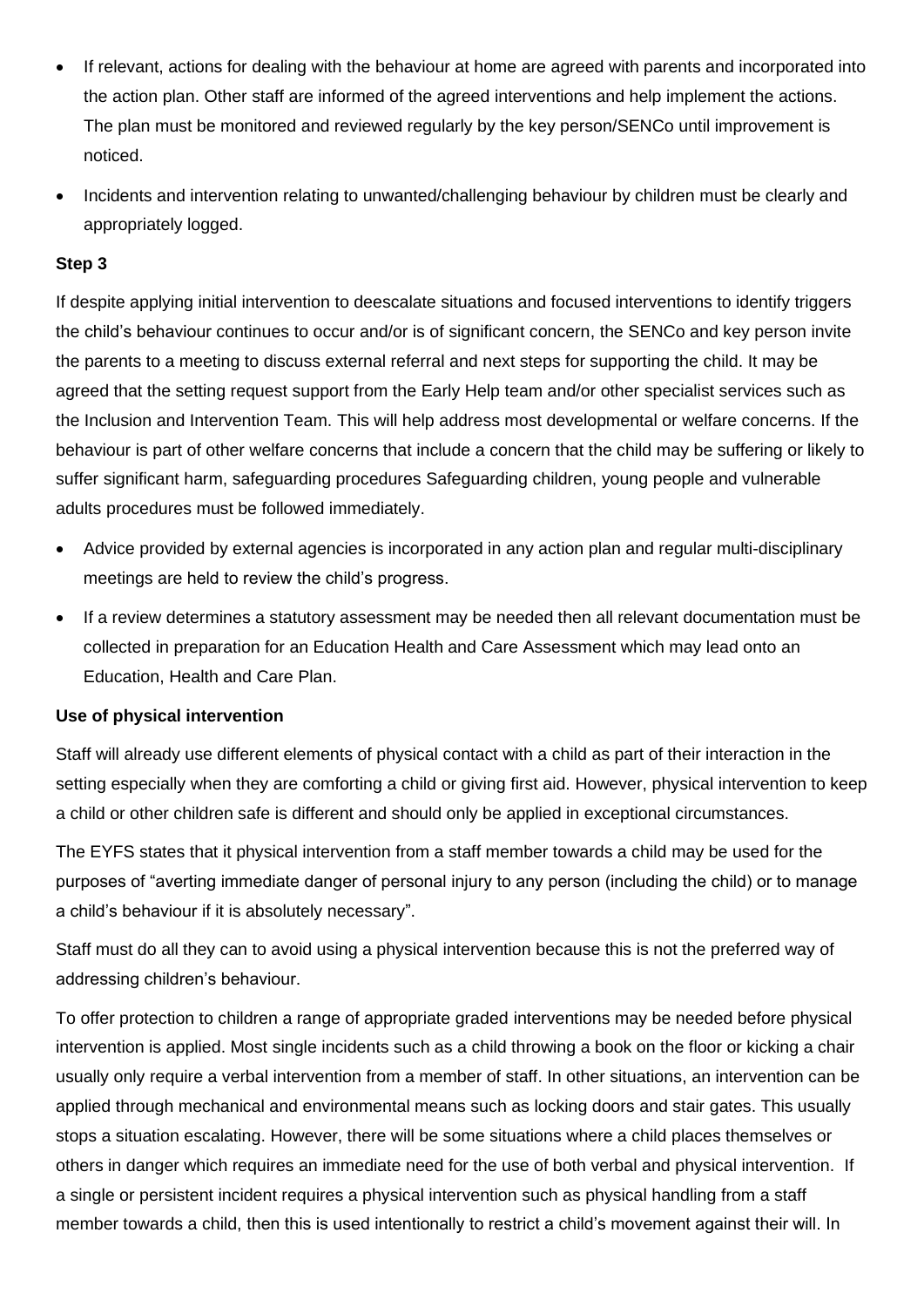most cases this can be applied through the use of the adult's body gently and safely blocking the child from access to danger or to prevent danger.

To physically intervene, a practitioner may use "reasonable force" to protect a child from injuring themselves or others. Legally a practitioner may also use reasonable force to prevent a child from damaging property. However, we would expect that in instances of damaging physical property a child would only experience a physical intervention if the broken property presented a risk or is high value.

If a situation arises which requires urgent physical hands-on intervention this is best applied by the staff who knows the child well such as their key person who is more able to calm them or use other known methods for defusing situations without physical intervention.

#### **Physical handling**

We use the principle of applying reasonable minimal force and handling in proportion to the situation. Staff use as little force as necessary to maintain safety. This intervention should only be used for as short a period as possible to keep the child safe and maintain well-being by aiming for:

- keeping the child's safety and well-being paramount
- a calm, gentle but firm approach and application of the intervention
- never restricting the child's ability to breathe
- side-by-side contact with the child
- no gap between theirs or the child's body
- keeping the adults back as straight as possible
- avoiding close head-to-head positioning to avoid injury to the child and themselves (head butting)
- only holding the child by their 'long' bones to avoid grasping at the child's joints where pain and damage are most likely to occur
- avoiding lifting the child unless necessary
- reassuring the child and talking about what has happened
- only applying a physical intervention on a disabled child if training or preferred method is provided from a reputable external source e.g. British Institute of Learning Disabilities [www.bild.org.uk/](http://www.bild.org.uk/)

#### **Risks**

There are risks associated with any physical intervention and handling of a child. The younger and more vulnerable a child may be, the greater risk to the child of using physical intervention towards them. However, there are also risks to children associated with not intervening physically; for instance, if a practitioner did not take hold of a child by the wrist, they may have run into the path of a fast-moving car.

Before intervening physically to protect a child from immediate harm a practitioner needs to decision make in a split second, considering the following factors. This is described as dynamic risk assessment.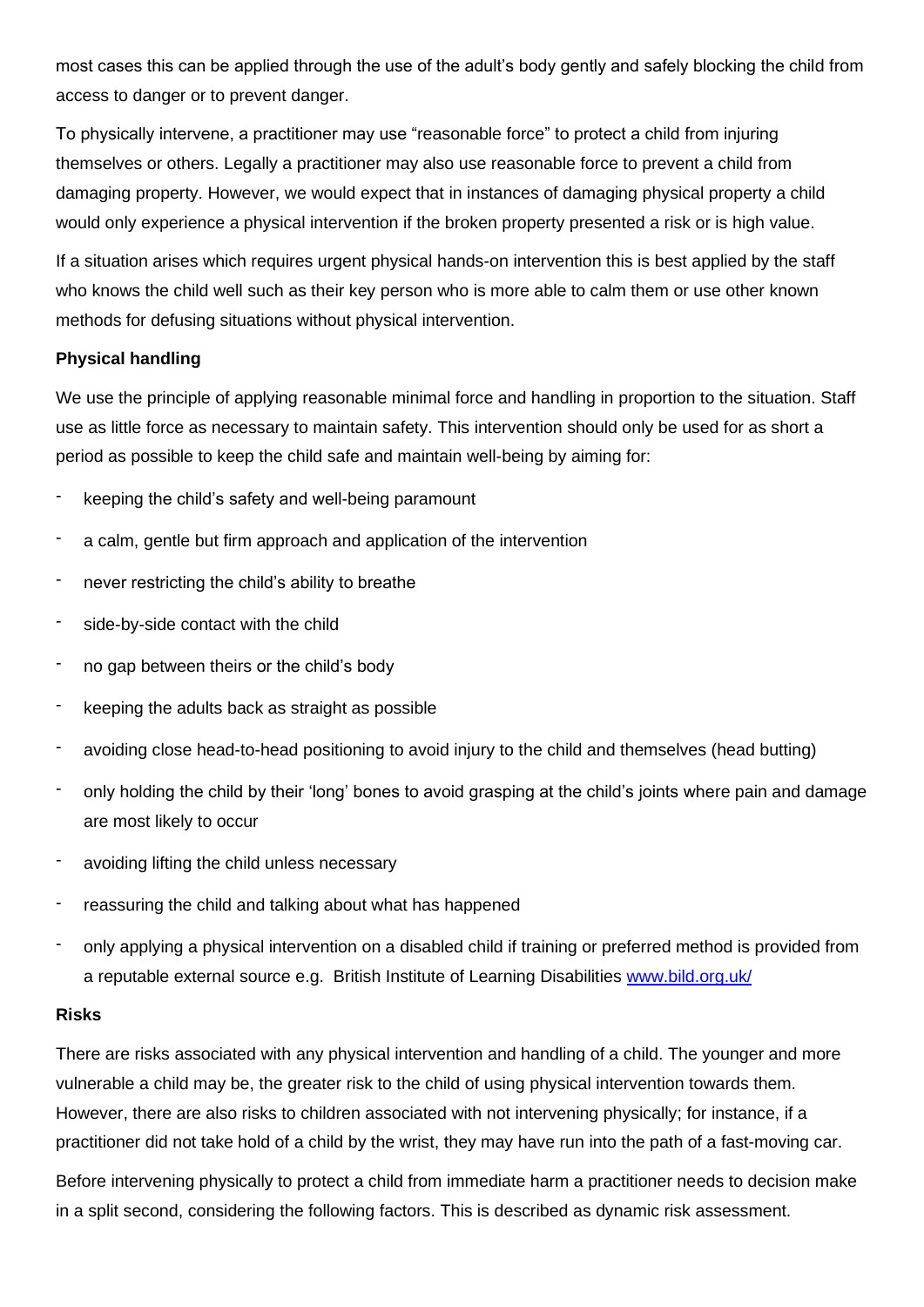- What is the immediate risk to this child if I do not intervene now?
- What might the risks be if I do intervene? If this was my child, what would I want someone looking after them to do in this situation?
- What is the minimum level of intervention that will be effective here? How can I do this as gently as possible for as short a time as possible and how am I going to manage myself to stay calm?

### **Recording**

Any instance of physical intervention is fully recorded immediately and reported to the designated person as soon as possible on the Safeguarding incident reporting form, ensuring that it is clearly stated when and how parents were informed. Parents are asked to sign a copy of the form which is then kept on the child's file. The designated person decides who will notify the parent and when, ensuring that the parent signs to say they have been notified. An individual risk assessment should be completed after any physical intervention with a child which considers the risks and likelihood of such behaviour re-occurring and how this will be managed. The risk assessment should be agreed and signed by parents.

# **Temporary suspension (fixed term)**

Any decision to temporarily suspend a child must be carefully considered lawful, reasonable and fair. If despite following the stepped approach for behaviour it is necessary to temporarily suspend a child, for no more than five days, on the grounds of health and safety, the following steps are followed.

- The setting manager records the reason why the child must be suspended and the length of time of the proposed suspension.
- The manager and the Deputy discuss the reasons for the suspension. The parents must be invited to a meeting to discuss next steps. Parents are invited to bring a representative along. Notes must be taken at the meeting and shared later with the parents. The meeting must aim for a positive outcome for the child and not to suspend.
- If no acceptable alternative to suspension is found then the setting manager must give both verbal and written notice of time related suspension to the parent, meanwhile the setting manager must ensure that continued resolution is sought and suitable adjustments are in place for the child's return.

#### **Suspension of a disabled child**

We have a statutory duty not to discriminate against a child on the basis of a protected characteristic. This includes suspending a child based on a disability. Ignorance of the law or claiming it was unknown that a child was disabled is no defence. However, if the child's behaviour places themselves or others at risk then the setting must take actions to avoid further harm. Time limited suspension may be applied to keep the child and/or others safe whilst finding a solution. Suspension is only used if reasonable steps and planned adjustments are first used to help resolve the situation. Without this action, suspension of a child with SEND may constitute disability discrimination (Equality Act 2010). A decision to suspend a disabled child must be clearly evidenced, specific, measurable, achievable, realistic and targeted. Plans and intervention must be recorded on the child's file and 9.12b SEN Support - Action plan. If little or no progress is made during the suspension period, the following steps are taken.